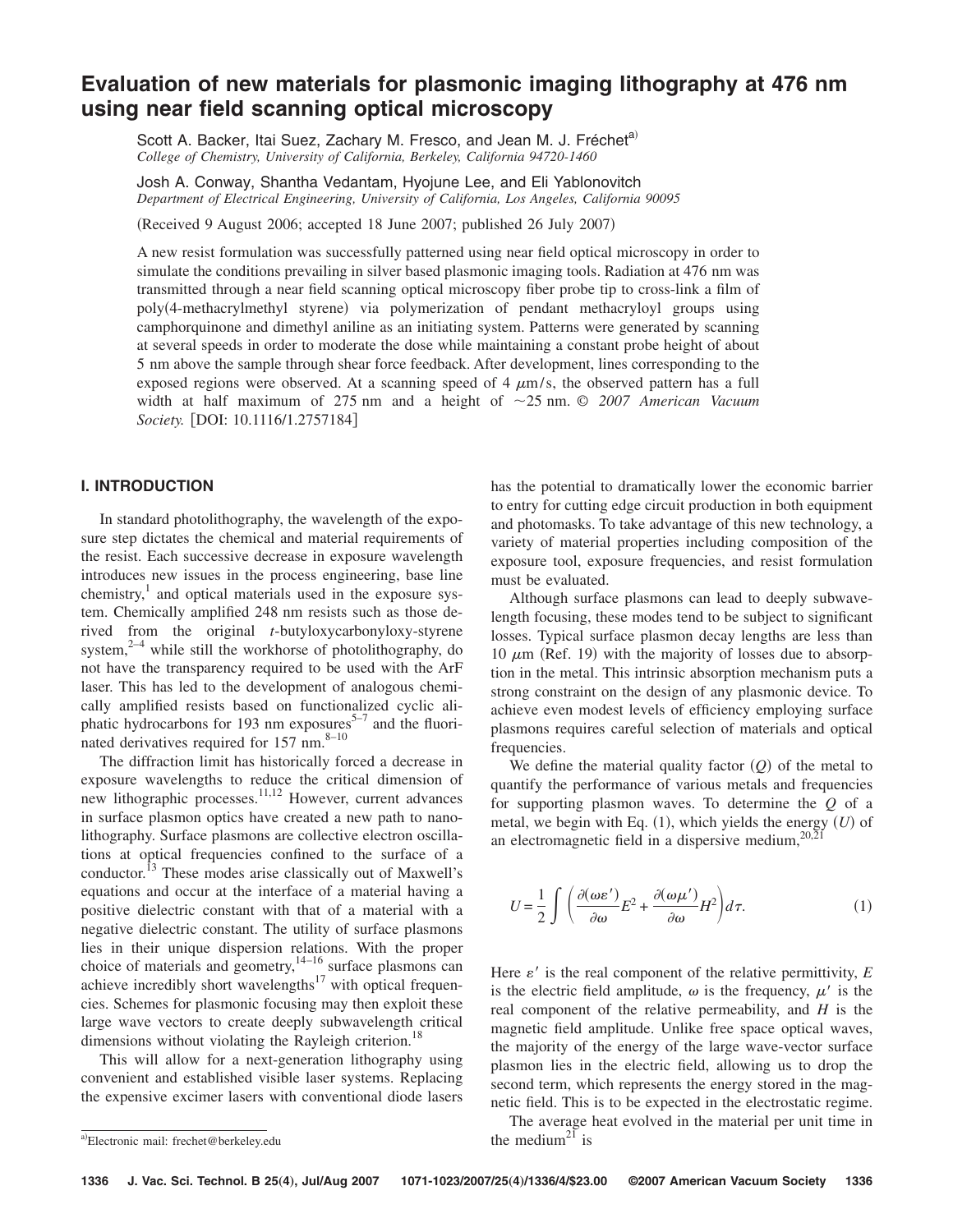

FIG. 1. Evaluation of conductors for plasmonic imaging lithography. The metal with the highest material quality factor, silver, has a peak at 2.5 eV, corresponding to optimal exposure wavelengths of 620–460 nm.

$$
\frac{dU}{dt} = \omega \int (\varepsilon'' E^2 + \mu'' H^2) d\tau,
$$
\n(2)

where  $\varepsilon''$  and  $\mu''$  are the imaginary components of the relative permittivity and permeability, respectively. At optical frequencies, the imaginary component of the permeability tends to zero. This removes the magnetic term from Eq. (2). With these pieces in place, it remains to define the material *Q* factor $^{22}$  as a function of frequency,

$$
Q = \omega_0 \frac{U}{-dU/dt}
$$
  
= 
$$
\frac{\frac{1}{2} \int \left( [\partial(\omega \varepsilon')/\partial \omega] E^2 + [\partial(\omega \mu')/\partial \omega] H^2 \right) d\tau}{\int (\varepsilon'' E^2 + \mu'' H^2) d\tau}
$$
  

$$
\approx \frac{1}{2\varepsilon''} \frac{\partial(\omega \varepsilon')}{\partial \omega}.
$$
 (3)

We can now evaluate metallic *Q* factors for various highconductivity metals. The empirically derived dielectric constants of silver,  $^{23-26}$  gold,  $^{27}$  aluminum,  $^{28}$  and copper $^{27}$  were used to evaluate candidate metals for possible plasmonic exposure tools. The results of these calculations are plotted in Fig. 1 and reveal that silver is the best candidate material for efficient visible exposures, having the highest metallic *Q* factor ( $\sim$ 30) at  $\sim$ 2.5 eV. We see that these considerations compel the development of a resist that can be exposed in this long-wavelength regime. Herein we report the near field visible exposure of a novel negative tone resist based on the classical photoinduced cross-linking of pendant methacryl groups on a polystyrene resin.



SCHEME 1. Preparation of polymer 2, poly(4-methacrylmethyl styrene).

### **II. EXPERIMENTAL SECTION**

#### **A. Polymer synthesis**

10.8 g of 4-chloromethyl styrene was placed in a dry 50 ml Erlenmeyer flask under argon atmosphere. 10 ml of toluene and 580 mg of azobisisobutyronitrile (AIBN) were added to the flask and the solution was degassed under positive argon pressure for 30 min. The degassed solution was placed in an oil bath preheated to 73 °C and allowed to stir for 24 h. Once cooled to room temperature, the crude mixture containing polymer 1 (see Scheme 1) was added to a 500 ml Erlenmeyer flask containing 12.9 g of methacrylic acid, 41.4 g of potassium carbonate, and 300 ml of acetone. After addition of 7.9 g of 18-Crown-6, a slow evolution of gas was observed as the reaction proceeded. Upon completion, the solvent was removed under reduced pressure, and the material was extracted three times with dichloromethane from 200 ml of de-ionized water. The crude polymer 2 was then precipitated twice into 9:1 methanol:acetone and dried in vacuo to give 6.6 g (46% yield over two steps) of polymer 2. Size exclusion chromatography with tetrahydrofuran eluent gave the following molecular weight data for polymer 2:  $M_n$ = 9.68 kDa,  $M_w$ = 18.99 kDa, and polydispersity index (PDI)=2.05. NMR analysis was consistent with the expected structure for polymer 2; infrared analysis: 2926, 2536, 1717, 1448, 1158, and 815 cm<sup>-1</sup>.

#### **B. Patterning**

Samples were prepared by first placing  $0.5 \times 0.5$  cm<sup>2</sup> silicon wafers in HF, followed by oxidation by  $O<sub>2</sub>$  plasma with RF power of 100 W. The samples were then placed in vials containing a 10 mM solution of 2-(methacryloyloxy)ethyl [3-(triethoxysilyl)propyl]carbamate<sup>29</sup> under nitrogen atmosphere for 12 h to form a delaminating layer. A resist formulation consisting 50 mg of polymer 2, 30 mg of dimethyl aniline, and 30 mg of camphorquinone was dissolved in 1 ml of anisole. The samples were rinsed with acetone, methanol, and isopropanol, then dried with nitrogen before the resist was spun coat on the sample at a spin speed of 7000 rpm. Films of a thickness of  $\sim$  50 nm were reproducibly achieved under these conditions.

Patterning was achieved using 476 nm laser light generated by an Ar ion laser fiber coupled into a commercially available near field scanning optical microscopy (NSOM)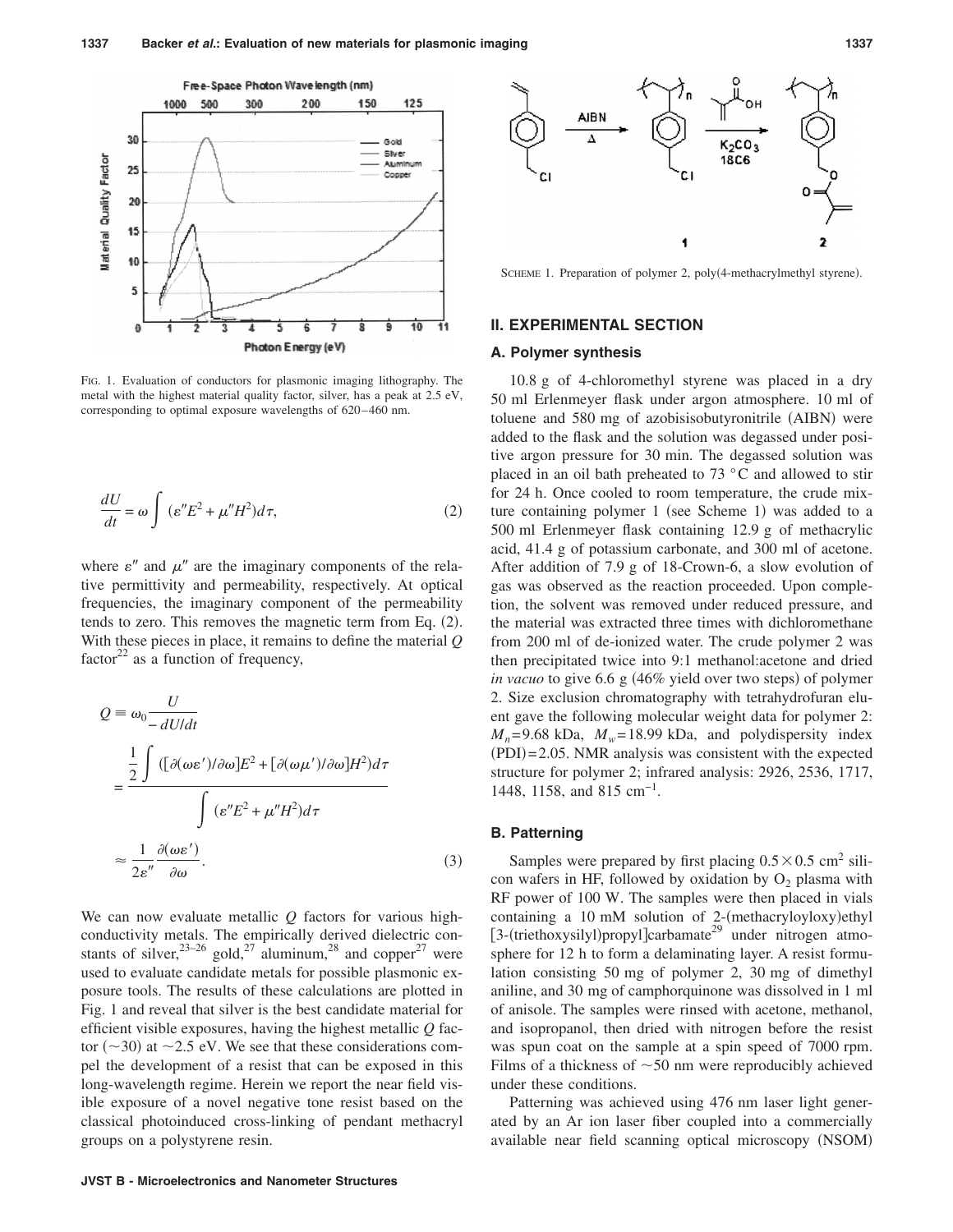

FIG. 2. Optical micrograph of the patterning step as the resist is exposed.

fiber probe tip with 80 nm internal aperture (Fig. 2). The laser power at this wavelength is 6.7 mW and the pulledfiber NSOM probes were characterized by their far-field power loss of 50– 60 dB. The fiber probe was maintained above the sample via shear force feedback at a height of about 5 nm, where the near field intensity of the light in the proximity of the tip apex is expected to be very high. The probe was scanned at several predetermined speeds, and the laser shutter was opened and closed to expose single-pass lines on the sample with a pitch of  $\sim$ 15  $\mu$ m. Varying the probe scan speed during the patterning step controlled the exposure dose of individual lines. After exposure, the sample was developed in anisole for 20 s to remove the non-crosslinked polymer. After development, the sample was washed in acetone and 2-propanol, dried, and baked at 90 °C.

#### **III. RESULTS AND DISCUSSION**

Light induced fabrication of polymeric structures has previously been routinely achieved via radical cross-linking reactions of both multifunctional liquid resins and polymers containing pendant vinyl groups that can be polymerized using a variety of initiator systems.<sup>11</sup> Camphorquinone absorbs light in the 400–500 nm region and, when paired with an appropriate hydrogen donor, forms an inert ketyl radical and an amine radical capable of initiating the polymerization of suitable vinyl monomers. $30,31$  The use of camphorquinone to efficiently form solid polymeric structures from liquid resins has been extensively studied<sup>32</sup> and used commercially for the UV curing of dental formulations.

The polymeric component of the resist we prepared is a polystyrene derivative with pendant methacrylate moieties capable of cross-linking via a radical polymerization initiated by the camphorquinone/amine system. Polymer 2 was prepared in two steps from chloromethyl styrene (Scheme 1). Free radical polymerization with AIBN as the initiator was used to prepare poly(4-chloromethyl styrene), polymer 1, which was then treated with methacrylic acid and potassium carbonate to give poly(4-methacrylmethyl styrene), polymer 2. Films were made using a mixture of polymer 2 with camphorquinone and dimethylaniline as the hydrogen donor. Relatively high concentrations of initiator were used to form enough active radicals to efficiently cross-link the film during patterning exposure (Scheme 2).



SCHEME 2. Mechanism of photoinduced cross-linking of the resist system. Excitation of camphorquinone at 476 nm  $(n \rightarrow \pi^*)$  followed by hydrogen abstraction from dimethylaniline initiates polymerization of poly4 methacrylmethyl styrene) in the film, forming insoluble material in the exposed region.

After development, the samples were imaged via atomic force microscopy Nanoscope® IIIa Digital Instruments, Santa Barbara, CA) to evaluate the patterning. Figure  $3(a)$ shows several patterns for which exposures were performed at 4, 8, and 16  $\mu$ m/s. As the exposure dose is decreased, the extent of the cross-linking reaction within the resist film is decreased with the appearance of more diffuse patterns at higher speeds, as is observed in Fig. 3(a). At 4  $\mu$ m/s, lines were observed with a full width half maximum (FWHM) of  $275$  nm and a height of  $25$  nm [Fig.  $3(b)$ ]. Increasing the exposure dose further with this resist formulation led to image blur, possibly due to uncontrolled photopolymerization



FIG. 3. (a) AFM image of the sample postdevelopment. The patterns were exposed at scan speeds of 4, 8, and 16  $\mu$ m/s. The patterns become less defined as the dose is decreased from left to right, indicating a lower degree of cross-linking in the respective regions. (b) Three-dimensional AFM image of the well-defined line patterned at  $4 \mu m/s$  with cross-sectional analysis. The line has a FWHM of 275 nm and a height of  $\sim$ 25 nm